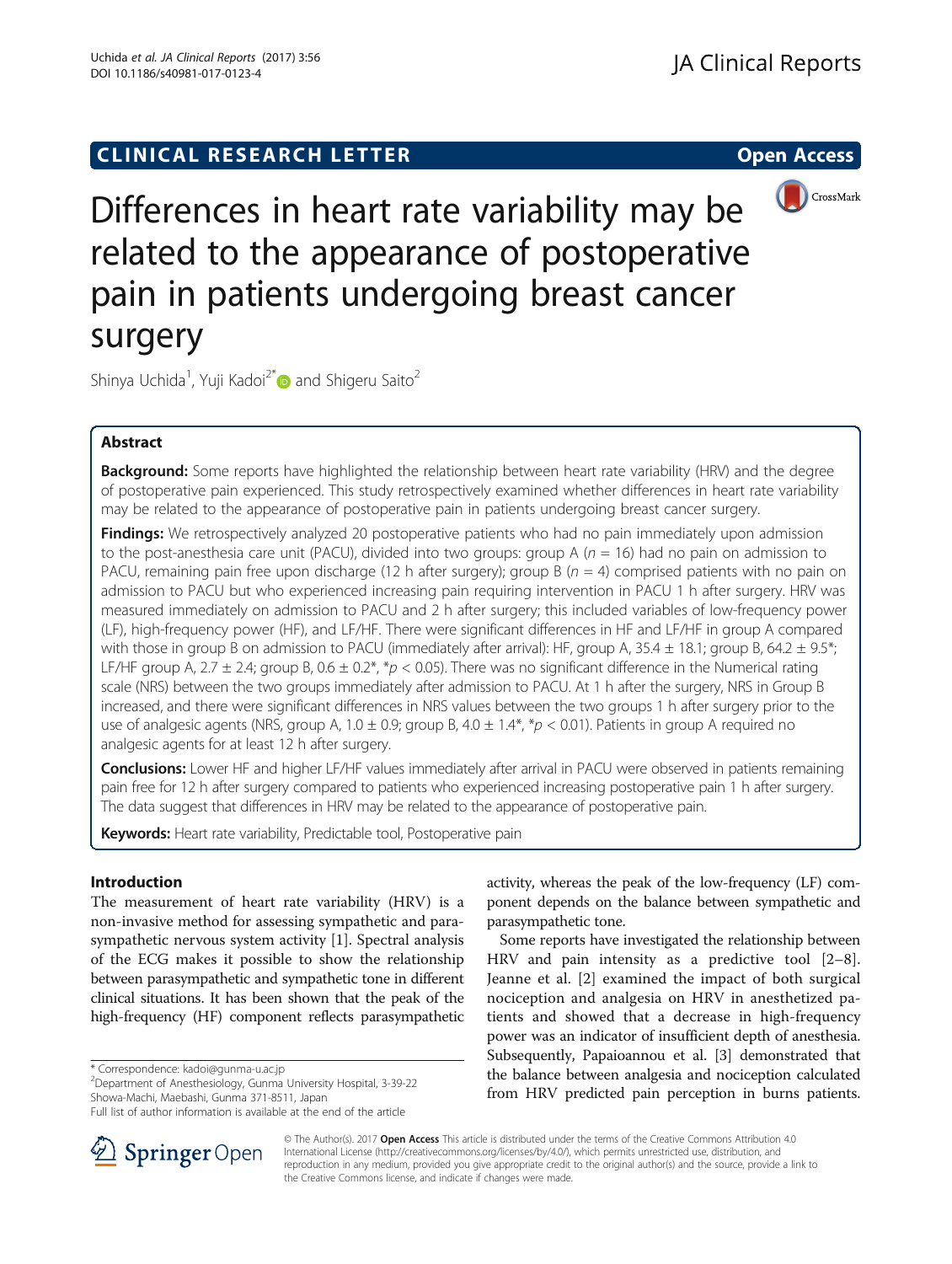Lindh et al. [\[8](#page-4-0)] reported that HRV was a possible predictor of pain in newborn infants. These reports suggest that perioperative assessment of HRV could be a useful tool for predicting postoperative pain.

We hypothesized that assessing HRV in the postanesthesia care unit (PACU) could predict the appearance of postoperative pain in surgical patients. Until now, there have been no reports examining the relationship between changes in HRV and postoperative pain. The purpose of this study was to retrospectively examine whether differences in heart rate variability may be related to the appearance of postoperative pain in patients undergoing breast cancer surgery.

## Methods

The study protocols were approved by the ethics committee of the hospital (IRB405-27019). Written, informed consent was obtained from all patients prior to participation. We analyzed data from all 82 patients who underwent breast cancer surgery between 2015 and 2016 (University Hospital Medical Information Network (UMIN) Clinical Trials Registry, UMIN registration 000023285).

We selected patients who underwent breast cancer surgery because the procedures involved similar surgical time and were performed by the same surgeons, so that acute postoperative surgical pain experienced was thought to be similar in these patients.

Of the 82 patients, 20 were excluded from the study because their postoperative pain scores on admission to PACU necessitated treatment with continuous low-dose remifentanil; their NRS values were above 4. Sixteen additional patients were excluded because of inadequate HRV data, due to noise from postoperative shivering interfering with HRV measurement. Patients were also excluded if they were elderly (over 70 years), had a history of cerebrovascular disease and ischemic heart disease, were treated with beta-blockers, had chronic obstructive lung disease, psychiatric illness, and/or active liver disease (the latter defined as serum glutamine oxaloacetate transaminase (GOT) or glutamine pyruvate transaminase (GPT) levels above 50 U/dL). After exclusions, 20 out of 82 patients could be analyzed. Of these 82 patients, we were able to retrospectively select 20 patients who had no pain after surgery on admission to the post-anesthesia care unit (PACU); "no pain" defined as a numerical rating scale (NRS) value between 0 and 2.

These 20 patients were further divided into two groups. Group A ( $n = 16$ ) had no pain upon admission to PACU and remained pain free upon discharge from PACU (12 h after surgery); group B ( $n = 4$ ) had no pain upon admission to PACU, but experienced increasing pain in PACU 1 h after surgery, requiring analgesic therapy (Table 1).

#### Table 1 Study protocol

1. The study sample comprised 82 patients who underwent breast cancer surgery between 2015 and 2016 in our institution.

2. Patients were excluded if they met our exclusion criteria.

3. We then selected 20 patients who had no pain after surgery immediately upon admission to the post-anesthesia care unit (PACU) (with "no pain" defined as a Numerical Rating Scale (NRS) value between 0 and 2).

4. These 20 patients were divided into two groups: Group A ( $n = 16$ ) had no pain upon admission to PACU and remained pain free upon discharge from PACU (12 h after surgery); group B ( $n = 4$ ) had no pain immediately upon admission to PACU and experienced increasing pain 1 h after surgery while in PACU, requiring analgesic therapy.

5. NRS was measured immediately upon arrival in PACU, then 1 and 2 h after surgery.

6. Heart rate variability (HRV) was measured upon arrival in PACU and then 2 h after surgery.

7. These 20 patients (both group A ( $n = 16$ ) and group B ( $n = 4$ ) remained in PACU for 12 h after surgery.

Anesthetic technique comprised intravenous induction using 2 mg/kg of propofol, 1.0 mg/kg of rocuronium, and 0.2–0.5 μg/kg/min of remifentanil, followed by endotracheal intubation. Muscle relaxation was achieved using intermittent administration of rocuronium. All patients were mechanically ventilated using a mixture of 50% oxygen and 50%  $N_2$  with continuous monitoring of end-tidal carbon dioxide. Anesthesia was maintained with a remifentanil infusion of 0.2–0.4 μg/kg/min and inhalation of 1.0–2.0% sevoflurane in 50% oxygen and 50%  $N_2$ . During surgery, the sevoflurane concentration was adjusted by the anesthesiologist to ensure appropriate hemodynamics.

Following conclusion of surgery but before emergence from anesthesia, the "pecs" block was performed under ultrasound guidance in the operating room (infiltration 20 mL of 0.375% ropivacaine into the interfascial plane between the pectoralis major and minor muscles) [\[9](#page-4-0)]. All anesthetic and analgesic agents were discontinued after surgery concluded, and patients were extubated awake. Immediately following extubation, all patients were then transferred to PACU where HRV monitoring was instituted. Transfer time from the operating room to PACU was about 5 min.

Anesthesiologists analyzed patients' pain using the numeric rating scale (NRS; 0–10). If the NRS was above 4, additional analgesic agents were used if patients complained of pain. Patients who required additional analgesic agents immediately after surgery upon arrival at PACU were excluded from the data analysis. In these patients, non-steroidal anti-inflammatory drugs (NSAIDs; flurbiprofen axetil 50 mg) or continuous infusion of lowdose remifentanil (0.01–0.03 μg/kg/min) were used for analgesia. Then, we were eventually able to analyze 20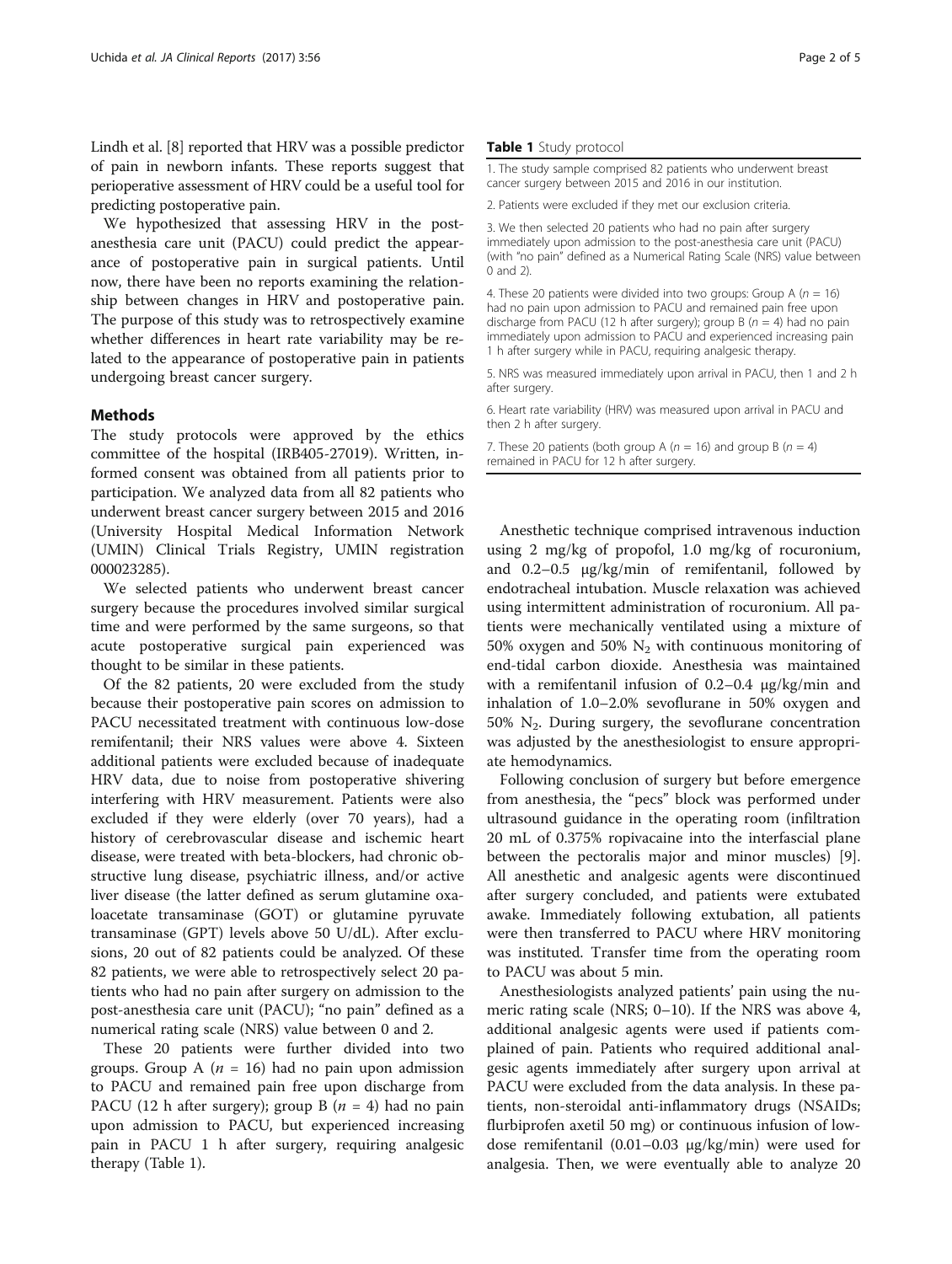patients who had no pain immediately after surgery upon arrival at PACU (NRS between 0 and 2).

All 20 patients remained in PACU for at least 12 h after surgery. In such 20 patients studied, flurbiprofen axetil 50 mg was used for analgesia if postoperative pain occurred (1 h after surgery). These 20 patients (who had no pain upon admission to PACU) were divided into two groups at 1 h after the surgery. Group A  $(n = 16)$ had no pain upon admission to PACU and remained pain free upon discharge from PACU (12 h after surgery); group B ( $n = 4$ ) had no pain upon admission to PACU, but experienced increasing pain in PACU 1 h after surgery, requiring analgesic therapy.

The NRS was assessed by attending anesthesiologists who were blinded to the use of NSAIDs immediately after entering PACU, and then at 1 and 2 h after surgery.

#### Measurement of heart rate variability (HRV)

Data were analyzed for HRV using Fast Fourier Transform (Check My Heart®, Daily Care Bio Medical Inc., Taiwan) [\[1](#page-4-0)]. HRV was recorded immediately after admission to PACU and then 2 h thereafter as a single data entry and stored on a computer. According the previous report [\[1](#page-4-0)], HRV parameters were estimated in the classic frequency bands of low-frequency power (LF; 0.04– 0.15 Hz), high-frequency power (HF; 0.15–0.45 Hz), and LF/HF in PACU. Anesthesiologists who analyzed HRV data in the two groups were blinded as to whether NSAIDs were used or not in PACU. HRV was measured in these 20 patients immediately after entering PACU and then at 2 h after surgery.

#### Statistical analysis

All data are expressed as mean ± standard deviation (SD). Mann-Whitney  $U$  testing was used for analyzing comparisons between groups. Statistical significance was set at  $p < 0.05$ . All calculations were performed on a computer running Windows 7 and Stat Mate software (GraphPad, La Jolla, CA, USA).

## Results

Table 2 shows the demographic data of the two groups. Apart from anesthetic time, there were no significant differences in demographic data between the two groups.

Table 3 shows the HF, LF/HF, and NRS values of the two groups. There were significant differences in HF and LF/HF in group A compared with those in group B immediately after admission to PACU (HF: group A, 35.4 ± 18.1; group B, 64.2 ± 9.5\*; LF/HF: group A, 2.7 ± 2.4; group B,  $0.6 \pm 0.2^*$ ,  $p \le 0.05$ ). There was no significant difference in NRS between the two groups immediately after entering PACU.

|  | Table 2 Demographic data of the two groups |                                                        |
|--|--------------------------------------------|--------------------------------------------------------|
|  |                                            | $C_{\text{roun}}$ $\Lambda$ $C_{\text{roun}}$ $\Omega$ |

| Group A       | Group B       | p value |
|---------------|---------------|---------|
| $59 + 9$      | $63 + 16$     | 0.64    |
| $153 \pm 5$   | $157 \pm 12$  | 0.60    |
| $57 \pm 17$   | $56 + 9$      | 0.96    |
| $110 + 26$    | $77 + 12*$    | 0.03    |
| $69 \pm 26$   | $46 + 10$     | 0.10    |
| $0.59 + 0.22$ | $0.48 + 0.20$ | 0.37    |
| $32 + 9$      | $25 + 3$      | 0.17    |
| $742 \pm 243$ | $575 + 202$   | 0.23    |
| $41 \pm 28$   | $23 + 8$      | 0.28    |
|               |               |         |

Demographic data of the two groups

Group A (16 patients whose postoperative pain did not increase 12 h after the surgery)

Group B (four patients whose postoperative pain increased 1 h after the surgery)

Data are expressed as means ± SD

 $*p$  < 0.05 compared with group A

Table [4](#page-3-0) shows the hemodynamic data of the two groups immediately upon arrival in PACU. There were no significant differences in heart rate (HR), systolic blood pressure, diastolic blood pressure, and  $SpO<sub>2</sub>$  between the two groups when assessing HRV in PACU.

Table [5](#page-3-0) shows the postoperative NRS of the two groups 1 h after surgery before the use of analgesic agents. NRS values at 1 h after surgery in group B were higher than that in group A (NRS: group A:  $1.0 \pm 0.9$ ; group B:  $4.0 \pm 1.4^*$ ,  $p < 0.01$ ).

Table [6](#page-3-0) shows the HF, LF/HF, and NRS values of the two groups at 2 h after surgery. There were no significant differences in HF, LF/HF, and NRS between the two groups at 2 h after surgery. NRS values 2 h after surgery in group B decreased after the use of analgesic agents (flurbiprofen axetil 50 mg).

In all 16 patients in group A, no analgesic agents were required for at least 12 h since their NRSs values were kept below 3 during the 12 h after the surgery.

| <b>Table 3</b> HF, LF/HF, and NRS data of the two groups |  |  |  |
|----------------------------------------------------------|--|--|--|
| immediately after admission to PACU                      |  |  |  |

|                                               | Group A       | Group B       | p value |
|-----------------------------------------------|---------------|---------------|---------|
| HF.                                           | $35.4 + 18.1$ | $64.2 + 9.5*$ | 0.016   |
| I F/HF                                        | $2.7 + 2.4$   | $0.6 + 0.2*$  | 0.016   |
| NRS at immediately after<br>admission to PACU | $0.9 + 0.8$   | $0.3 + 0.5$   | 0.169   |

Group A (16 patients whose postoperative pain did not increase 12 h after the surgery)

Group B (four patients whose postoperative pain increased 1 h after the surgery)

Data are expressed as means ± SD

LF low-frequency power, HF high-frequency power, NRS numerical rating scale, PACU post-anesthesia care unit

 $*p$  < 0.05 compared with group A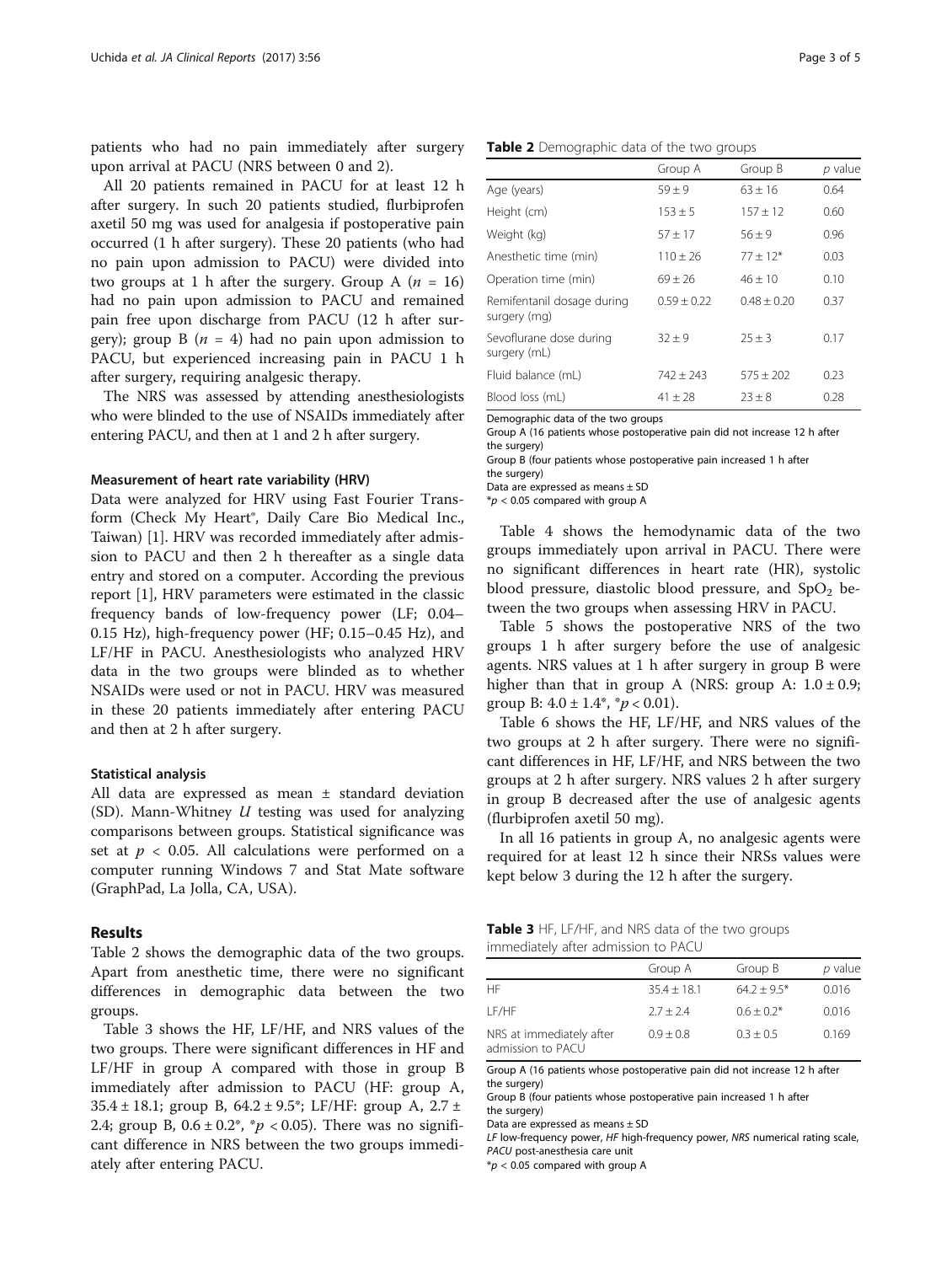<span id="page-3-0"></span>Table 4 Hemodynamic data of the two groups at measurement of HRV immediately after admission to PACU

|                                | Group A          | Group B        | p value |
|--------------------------------|------------------|----------------|---------|
| HR (beat/min)                  | $82.8 + 12.2$    | $76 + 127$     | 042     |
| Systolic blood pressure (mmHg) | $139.9 \pm 14.6$ | $144.5 + 16.9$ | 0.78    |
| Diastolic blood pressure(mmHq) | $81 \pm 15.9$    | $68.5 + 12.4$  | 0.10    |
| SpO2(%)                        | $99.4 + 1.1$     | $100 + 0$      | 0.24    |

Group A (16 patients whose postoperative pain did not increase 12 h after the surgery)

Group B (four patients whose postoperative pain increased 1 h after the surgery)

Data are expressed as means ± SD

HR heart rate

### **Discussion**

The present study revealed that lower HF and higher LF/HF values were observed immediately arrival in PACU in patients who had adequate analgesia for 12 h after the surgery concluded when compared to those who did not have adequate pain relief 1 h after surgery. This suggests that assessment of HRV may be related to the appearance of postoperative pain.

Some reports have described a possible association between changes in HRV and pain prediction. Jeanne et al. [[2](#page-4-0)] reported that anesthesia reduced total power as well as HF and LF power and that HF decreased during light planes of anesthesia, whereas HRV did not change when patients received adequate analgesia. In their report, they suggested that HF might be an early indicator of inadequate analgesia. Subsequently, Papaioannou et al. [[3](#page-4-0)] examined that the balance between analgesia and nociception calculated from HRV-predicted pain perception in burns patients. They reported that analgesia has been associated with a shift toward HF predominance, whereas a shift toward LF may serve as an index of increased sympathetic tone due to nociception.

A recent review article [[4\]](#page-4-0) showed that HRV has several advantages when compared to other measures of autonomic reactivity in studies investigating the physiological response to nociceptive stimulation. These reports led us to the hypothesis that measuring HRV could predict the manifestation of postoperative pain in surgical patients. This is the first study to examine whether measuring HRV could predict the development of

**Table 5** Postoperative NRS of the two groups at 1 h after surgery prior the use of analgesic agents

|                                                                           | Group A Group B p value |  |
|---------------------------------------------------------------------------|-------------------------|--|
| NRS at 1 h prior the use of analgesia $1.0 \pm 0.9$ $4.0 \pm 1.4^*$ 0.005 |                         |  |

Group A (16 patients whose postoperative pain did not increase 12 h after the surgery)

Group B (four patients whose postoperative pain increased 1 h after the surgery) Data are expressed as means ± SD NRS numerical rating scale

 $*p$  < 0.05 compared with group A

Table 6 HF, LF/HF, and NRS data of the two groups 2 h after admission to PACU

|                              | Group A       | Group B       | p value |
|------------------------------|---------------|---------------|---------|
| НF                           | $41.3 + 19.8$ | $44.6 + 14.6$ | 0.621   |
| I F/HF                       | $2.6 + 2.8$   | $1.5 + 1.2$   | 0.603   |
| NRS at 2 h admission to PACU | $1 + 0.9$     | $0.5 + 1$     | 0.292   |
|                              |               |               |         |

Group A (16 patients whose postoperative pain did not increase 12 h after the surgery)

Group B (4 patients whose postoperative pain increased 1 h after the surgery) Data are expressed as means ± SD

LF low-frequency power, HF high-frequency power, NRS numerical rating scale, PACU post-anesthesia care unit

postoperative pain in patients undergoing breast cancer surgery.

In this study, HRV differed between patients who had increased postoperative pain 12 h after surgery and patients whose pain remained adequately controlled. It is unclear why HRV differed between the two groups immediately after surgery, despite there being no differences in NRS in either group at that time. Possible mechanisms for consideration include that the balance of sympathetic and parasympathetic tone (which did not affect hemodynamic changes such as heart rate or blood pressure) would be altered prior to an increase in pain intensity. Broucqsault-Dédrie et al. [\[10](#page-4-0)] reported that HRV would be a useful tool for detecting pain in deeply sedated patients. Taneyama et al. [\[11](#page-4-0)] showed that HRV analysis might be a useful modality for guiding pain management. Recently, Boselli et al. [[7](#page-4-0)] reported that assessment of HRV could predict the appearance of postoperative pain immediately following the end of surgery. In their study, they showed that measurement of the analgesia/nociception index derived from HRV immediately before extubation (after combined volatile and remifentanil general anesthesia) was associated with pain intensity on arrival in PACU. Our study may indicate that assessing HRV could be a useful tool for predicting the appearance of postoperative pain. The clinical implication of this study is that anesthesiologists would be able to intervene timeously to ensure adequate postoperative analgesia by using a tool that is an early predictor of postoperative surgical pain.

In our study, lower HF values were found in patients whose postoperative pain did not increase after 12 h in PACU. This is in contrast to a previous study by Papaioannou et al. [\[3](#page-4-0)] that showed that analgesia is associated with a shift toward HF predominance, whereas a shift toward LF may serve as an index of increased sympathetic tone secondary to nociception. Although we are unable to explain our contradictory findings, many factors may have contributed to increased postoperative pain, in addition to sympathetic tone activation [\[12\]](#page-4-0).